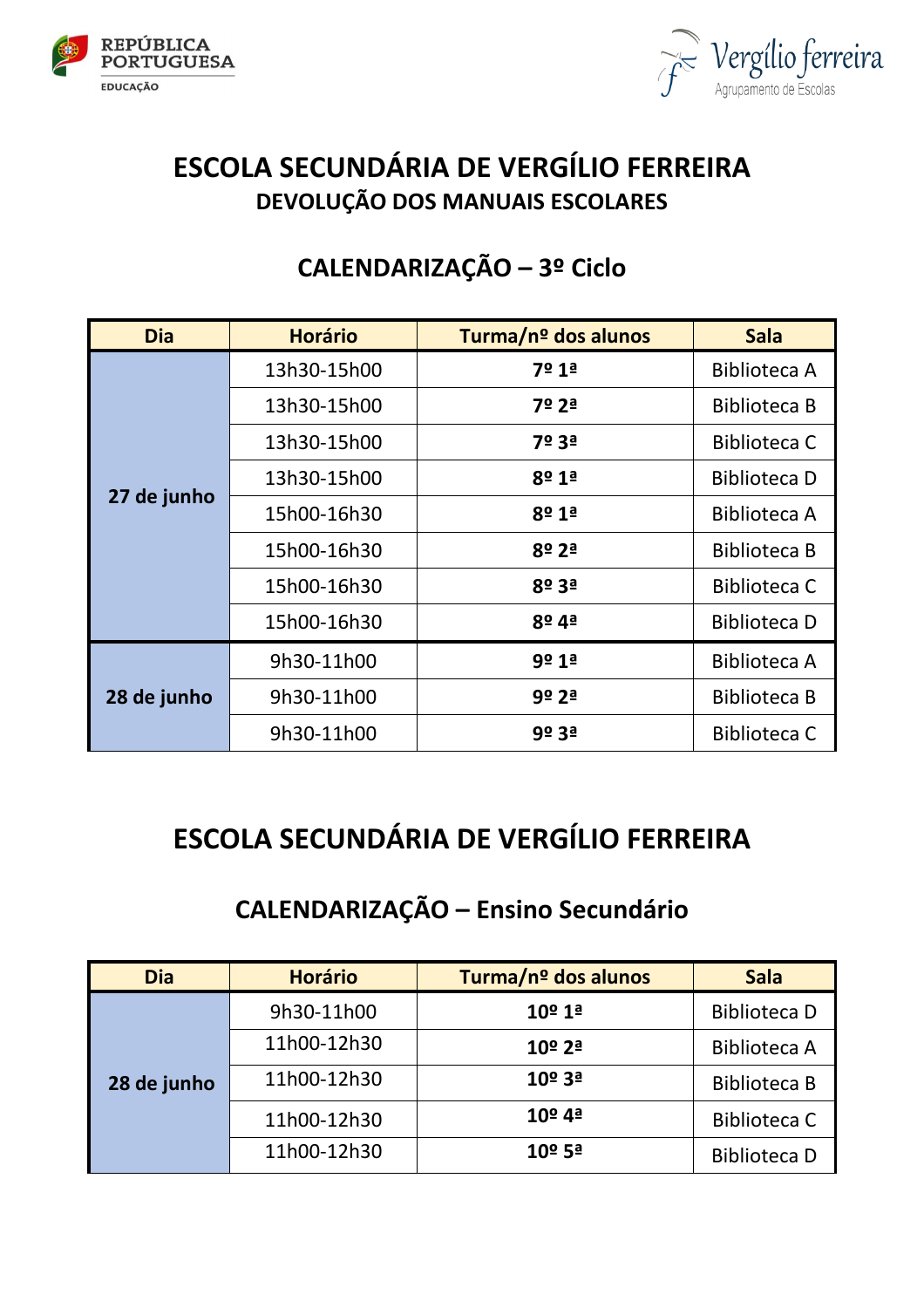



|          | 13h30-15h00 | $10^{\circ}$ 6ª       | <b>Biblioteca A</b> |
|----------|-------------|-----------------------|---------------------|
|          | 13h30-15h00 | 10 <sup>o</sup> 7ª    | <b>Biblioteca B</b> |
|          | 13h30-15h00 | 10 <sup>o</sup> 8ª    | <b>Biblioteca C</b> |
|          | 13h30-15h00 | 10 <sup>o</sup> 9ª    | <b>Biblioteca D</b> |
|          | 15h00-16h30 | 10º 10ª               | <b>Biblioteca A</b> |
|          | 15h00-16h30 | 10º 11ª               | <b>Biblioteca B</b> |
|          | 15h00-16h30 | 10º 12ª               | <b>Biblioteca C</b> |
|          | 15h00-16h30 | 10º 13ª               | <b>Biblioteca D</b> |
|          | 9h30-11h00  | $11^{014}$            | <b>Biblioteca A</b> |
|          | 9h30-11h00  | $11^{02}$             | <b>Biblioteca B</b> |
|          | 9h30-11h00  | $11^{\frac{a}{2}}$    | <b>Biblioteca C</b> |
|          | 9h30-11h00  | $11^{04}$             | <b>Biblioteca D</b> |
|          | 11h00-12h30 | $11^{054}$            | <b>Biblioteca A</b> |
| 29 Junho | 11h00-12h30 | 11º6ª                 | <b>Biblioteca B</b> |
|          | 11h00-12h30 | 11 <sup>0</sup> 7ª    | <b>Biblioteca C</b> |
|          | 11h00-12h30 | $11^{\circ}8^{\circ}$ | <b>Biblioteca D</b> |
|          | 13h30-15h00 | 11 <sup>o</sup> 9ª    | <b>Biblioteca A</b> |
|          | 13h30-15h00 | 11º10ª                | <b>Biblioteca B</b> |
|          | 13h30-15h00 | 11º11ª                | <b>Biblioteca C</b> |
|          | 13h30-15h00 | 11º 12ª               | <b>Biblioteca D</b> |
|          | 15h00-16h30 | 11º13º                | <b>Biblioteca A</b> |
|          | 15h00-16h30 | $12^{o}1^{o}$         | <b>Biblioteca B</b> |
|          | 15h00-16h30 | 12º2ª                 | <b>Biblioteca C</b> |
|          | 15h00-16h30 | 12º3ª                 | <b>Biblioteca D</b> |
| 30 junho | 13h30-15h00 | $12^{o}1^{o}$         | <b>Biblioteca A</b> |
|          | 13h30-15h00 | 12º2ª                 | <b>Biblioteca B</b> |
|          | 13h30-15h00 | 12º3ª                 | <b>Biblioteca C</b> |
|          | 13h30-15h00 | 12 <sup>o</sup> 4ª    | <b>Biblioteca D</b> |
|          | 15h00-16h30 | 12º5ª                 | <b>Biblioteca A</b> |